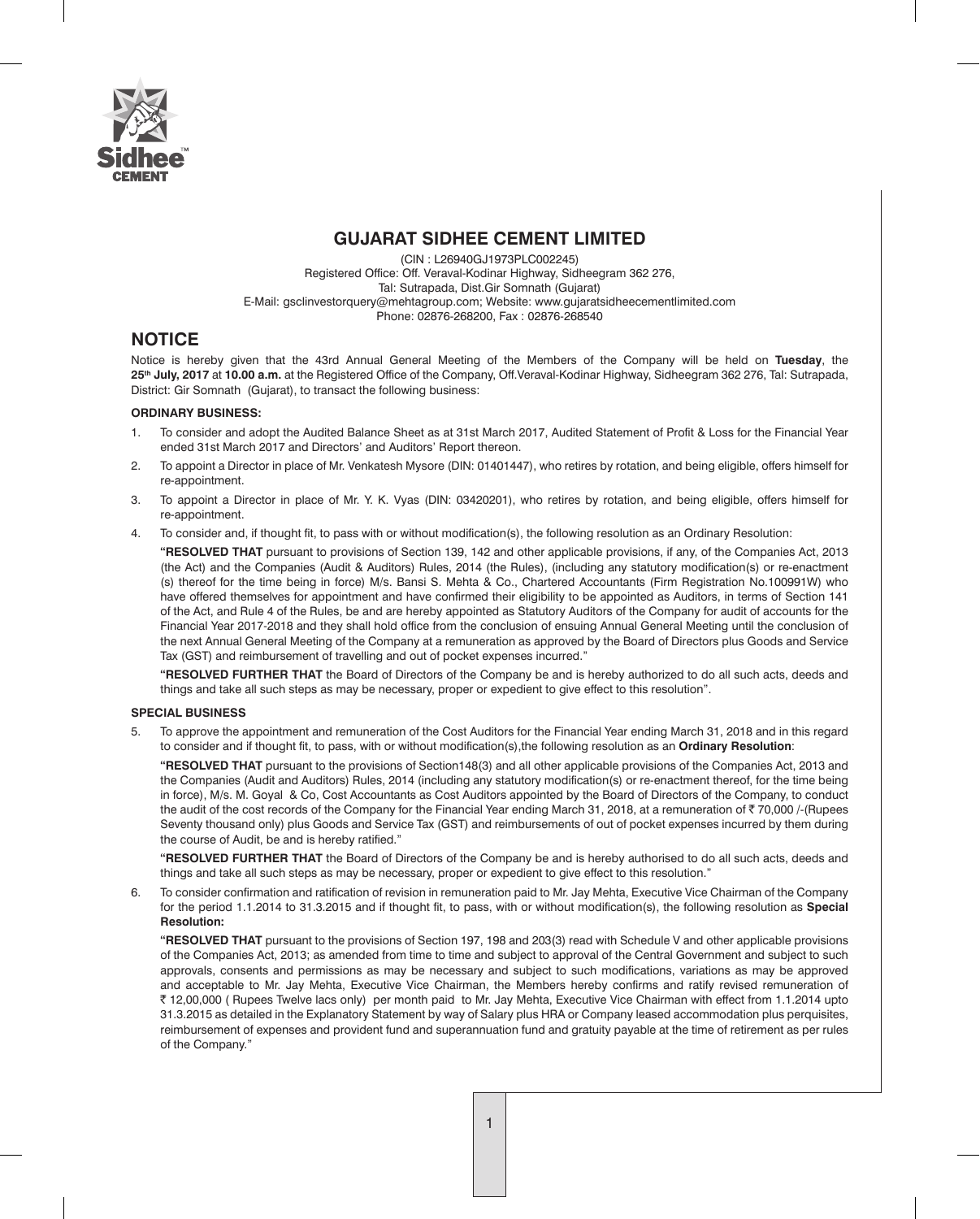

**"RESOLVED FURTHER THAT** above remuneration shall be paid as Minimum Remuneration in case of loss or inadequacy of profits in any financial year during his tenure."

**"RESOLVED FURTHER THAT** the Board of Directors of the Company / Committee of the Board be and is hereby authorized to alter, amend or vary the terms and conditions as may be agreed to between the Board of Directors and Mr. Jay Mehta within such guidelines or amendments as may be prescribed by the Companies Act, 2013 or subject to such approval as may be required."

**"RESOLVED FURTHER THAT** any Director of the Company / Company Secretary be and are hereby severally authorized to do all such acts, deeds and things as may be necessary or expedient to give effect to the aforesaid resolutions".

7. To consider waiver of excess remuneration paid to Mr. Jay Mehta, Executive Vice Chairman of the Company for the period from 1.4.2015 to 31.12.2015 and if thought fit, to pass, with or without modification(s), the following resolution as **Special Resolution:**

**"RESOLVED THAT** pursuant to the provisions of Section 197 and 198 read with Schedule V and other applicable provisions of the Companies Act, 2013, and the Companies (Appointment and Remuneration of Managerial Personnel) Rules, 2014, as amended from time to time and subject to the approval of Central Government and such other approvals, if any as may be required, the Members do hereby ratify and confirm the remuneration of ₹123.33 lacs paid in excess of the limits to Mr. Jay Mehta, Executive Vice Chairman for the period from 1.4.2015 to 31.12.2015, prescribed under the provisions of the Companies Act, 2013 and waive the recovery of the said sum, being the remuneration agreed to be paid to him, as per the terms approved by the Members, to the extent it exceeds the statutory limit laid down under the Companies Act, 2013 and also approve the consequential retention thereof by him."

**"RESOLVED FURTHER THAT** the Board of Directors or a Committee thereof of the Board be and is hereby authorized to take such steps as may be necessary for obtaining necessary approvals – statutory, contractual or otherwise, in relation to the above and to settle all matters arising out of and incidental thereto and to sign and execute deeds, applications, documents and writings that may be required and to delegate such powers to such person(s) as they deem fit, on behalf of the Company and generally to do all such other acts, deeds, matters and things as may be necessary, proper, expedient or incidental for giving effect to this Resolution."

8. To consider waiver of excess remuneration paid to Mr. Jay Mehta, Executive Vice Chairman of the Company for the period from 1.1.2016 to 31.12.2016 and if thought fit, to pass, with or without modification(s), the following resolution as **Special Resolution:**

**"RESOLVED THAT** pursuant to the provisions of Section 197 and 198 read with Schedule V and other applicable provisions of the Companies Act, 2013, and the Companies (Appointment and Remuneration of Managerial Personnel) Rules, 2014, as amended from time to time and subject to the approval of Central Government and such other approvals, if any as may be required, the Members do hereby ratify and confirm the remuneration of  $\bar{\tau}$  214.51 lacs paid / provided in the books of accounts in excess of the limits to Mr. Jay Mehta, Executive Vice Chairman for the period from 1.1.2016 to 31.12.2016, prescribed under the provisions of the Companies Act, 2013 and waive the recovery of the said sum, being the remuneration agreed to be paid to him, as per the terms approved by the Members, to the extent it exceeds the statutory limit laid down under the Companies Act, 2013 and also approve the consequential retention thereof by him."

**"RESOLVED FURTHER THAT** the Board of Directors or a Committee thereof of the Board be and is hereby authorized to take such steps as may be necessary for obtaining necessary approvals – statutory, contractual or otherwise, in relation to the above and to settle all matters arising out of and incidental thereto and to sign and execute deeds, applications, documents and writings that may be required and to delegate such powers to such person(s) as they deem fit, on behalf of the Company and generally to do all such other acts, deeds, matters and things as may be necessary, proper, expedient or incidental for giving effect to this Resolution."

9. To consider waiver of excess remuneration paid to Mr. Jay Mehta, Executive Vice Chairman of the Company for the period from 1.1.2017 to 31.3.2017 and if thought fit, to pass, with or without modification(s), the following resolution as **Special Resolution:**

**"RESOLVED THAT** pursuant to the provisions of Section 197 and 198 read with Schedule V and other applicable provisions of the Companies Act, 2013, and the Companies (Appointment and Remuneration of Managerial Personnel) Rules, 2014, as amended from time to time and subject to the approval of Central Government and such other approvals, if any as may be required, the Members do hereby ratify and confirm the remuneration of  $\bar{c}$  58.13 lacs provided in the books of accounts in excess of the limits to Mr. Jay Mehta, Executive Vice Chairman for the period from 1.1.2017 to 31.3.2017, prescribed under the provisions of the Companies Act, 2013 and waive the recovery of the said sum, being the remuneration agreed to be paid to him, as per the terms approved by the Members, to the extent it exceeds the statutory limit laid down under the Companies Act, 2013 and also approve the consequential retention thereof by him."

**"RESOLVED FURTHER THAT** the Board of Directors or a Committee thereof of the Board be and is hereby authorized to take such steps as may be necessary for obtaining necessary approvals – statutory, contractual or otherwise, in relation to the above and to settle all matters arising out of and incidental thereto and to sign and execute deeds, applications, documents and writings that may be required and to delegate such powers to such person(s) as they deem fit, on behalf of the Company and generally to do all such other acts, deeds, matters and things as may be necessary, proper, expedient or incidental for giving effect to this Resolution."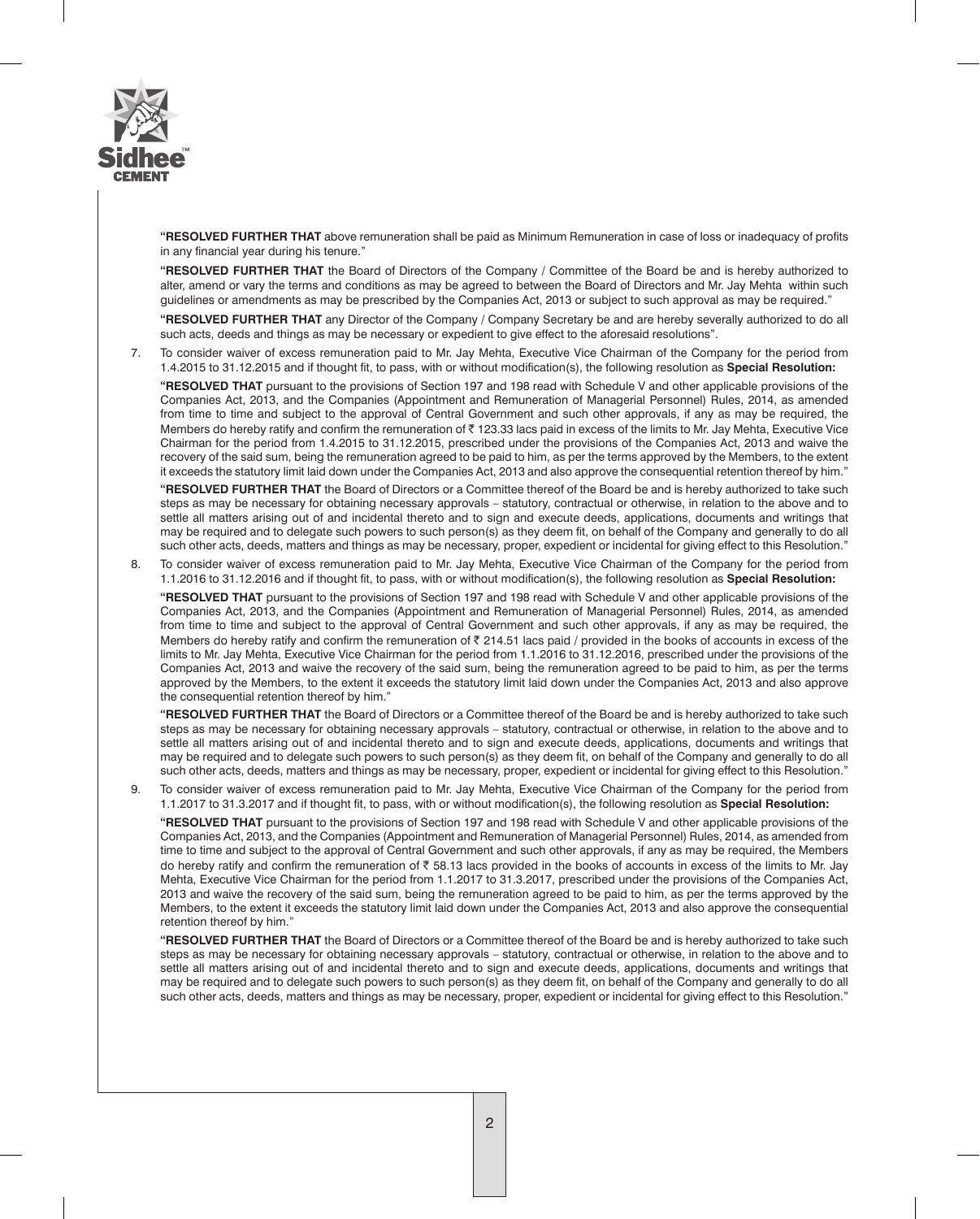10. To consider approval for payment of remuneration to Mr. M. S. Gilotra, Managing Director upto 31st December 2018 as per revised Schedule V under the Companies Act, 2013 and if thought fit, to pass, with or without modification (s), the following resolution as **Special Resolution:**

**"RESOLVED THAT** pursuant to the provisions of Section 197, 198 and 203(3) and as per the requirement of Schedule V Section II Part II (B) of the Companies Act, 2013 and other applicable provisions of the Companies Act, 2013; as amended from time to time and subject to such other approvals, consents and permissions as may be necessary, the consent of the Members be and is hereby accorded to the Board to pay remuneration to Mr. M. S. Gilotra, Managing Director in the current tenure on the existing terms and conditions as approved at the Annual General Meeting held on 22nd September 2015 and in accordance with Schedule V Section II Part II (B) of the Act."

**"RESOLVED FURTHER THAT** the Board of Directors of the Company / Committee of the Board be and is hereby authorized to alter, amend or vary the terms and conditions as may be agreed to between the Board of Directors and Mr. M. S. Gilotra within such guidelines or amendments as may be prescribed by the Companies Act, 2013 or subject to such approval as may be required."

**"RESOLVED FURTHER THAT** any Director of the Company / Company Secretary be and are hereby severally authorized to do all such acts, deeds and things as may be necessary or expedient to give effect to the aforesaid resolutions".

11. To consider approval of Gujarat Sidhee Employee Stock Option Scheme 2017 and if thought fit, to pass, with or without modification(s), the following resolution as **Special Resolution:**

**"RESOLVED THAT** pursuant to the provisions of Section 62(1)(b) and other applicable provisions, if any, of the Companies Act, 2013 and the Rules made thereunder and in accordance with the Memorandum and Articles of Association of the Company, the Securities & Exchange Board of India (Listing Obligations & Disclosure Requirements) Regulations, 2015, Regulation 6 of the Securities and Exchange Board of India (Share Based Employee Benefits) Regulations, 2014 (hereinafter referred as "SEBI SBEB Regulations"), and further subject to such other approvals, permissions and sanctions as may be necessary and upon such conditions and modifications as may be prescribed or imposed while granting such approvals, permissions and sanctions, the approval of the Company be and is hereby accorded to the introduction and implementation of Gujarat Sidhee Employee Stock Option Scheme 2017 (hereinafter referred to as the "ESOS 2017") authorising the Board of Directors of the Company (hereinafter referred to as the "Board" which term shall be deemed to include any Committee, including the Nomination and Remuneration Committee which the Board has constituted to exercise its powers, including the powers, conferred by this resolution) to create, and grant from time to time, in one or more tranches, not exceeding 8615385 (No. of Options) (Eighty six lakhs fifteen thousand three hundred and eighty five) Employee Stock Options to or for the benefit of such person(s) who are in permanent employment of the Company, its subsidiary company or holding company, including any Director, whether whole time or otherwise, (other than Promoters of the Company, Independent Directors and Directors holding directly or indirectly more than 10% of the outstanding Equity Shares of the Company), as may be decided under ESOS 2017, exercisable into not more than 8615385 (No. of Options) (Eighty six lakhs fifteen thousand three hundred and eighty five) equity shares of face value of ₹ 10 (Rupees Ten) each fully paid-up, on such terms and in such manner as the Board may decide in accordance with the provisions of the applicable laws and the provisions of ESOS 2017."

**"RESOLVED FURTHER THAT** the equity shares so issued and allotted as mentioned hereinbefore shall rank pari passu with the then existing equity shares of the Company."

**"RESOLVED FURTHER THAT** in case of any corporate action(s) such as rights issues, bonus issues, merger and sale of division and others, if any additional equity shares are to be issued by the Company to the Option grantees for the purpose of making a fair and reasonable adjustment to the Options granted earlier, the ceiling on the number of Options mentioned in the resolution above, shall be deemed to be increased to the extent of such additional equity shares issued."

**"RESOLVED FURTHER THAT** in case the equity shares of the Company are consolidated, then the number of equity shares to be allotted and the exercise price payable by the option grantees under the ESOS 2017 shall automatically stand augmented in the same proportion as the present face value of  $\bar{\tau}$  10 (Rupees Ten) per equity share bears to the revised face value of the equity shares of the Company after such consolidation, without affecting any other rights or obligations of the said grantees."

**"RESOLVED FURTHER THAT** the Board including designated committee of the Board, if any, be and is hereby authorised to take requisite steps for listing of the Equity Shares allotted under ESOS 2017 on the Stock Exchanges where the Equity Shares of the Company are listed."

**"RESOLVED FURTHER THAT** the Company shall conform to the accounting policies prescribed from time to time under the SEBI SBEB Regulations and any other applicable laws and regulations to the extent relevant and applicable to the ESOS 2017."

**"RESOLVED FURTHER THAT** the Board including designated committee of the Board, if any, be and is hereby authorized at any time to modify, change, vary, alter, amend, suspend or terminate the ESOS 2017 subject to the compliance with the applicable laws and regulations and to do all such acts, deeds, matters and things as may at its absolute discretion deems fit, for such purpose and also to settle any issues, questions, difficulties or doubts that may arise in this regard without being required to seek any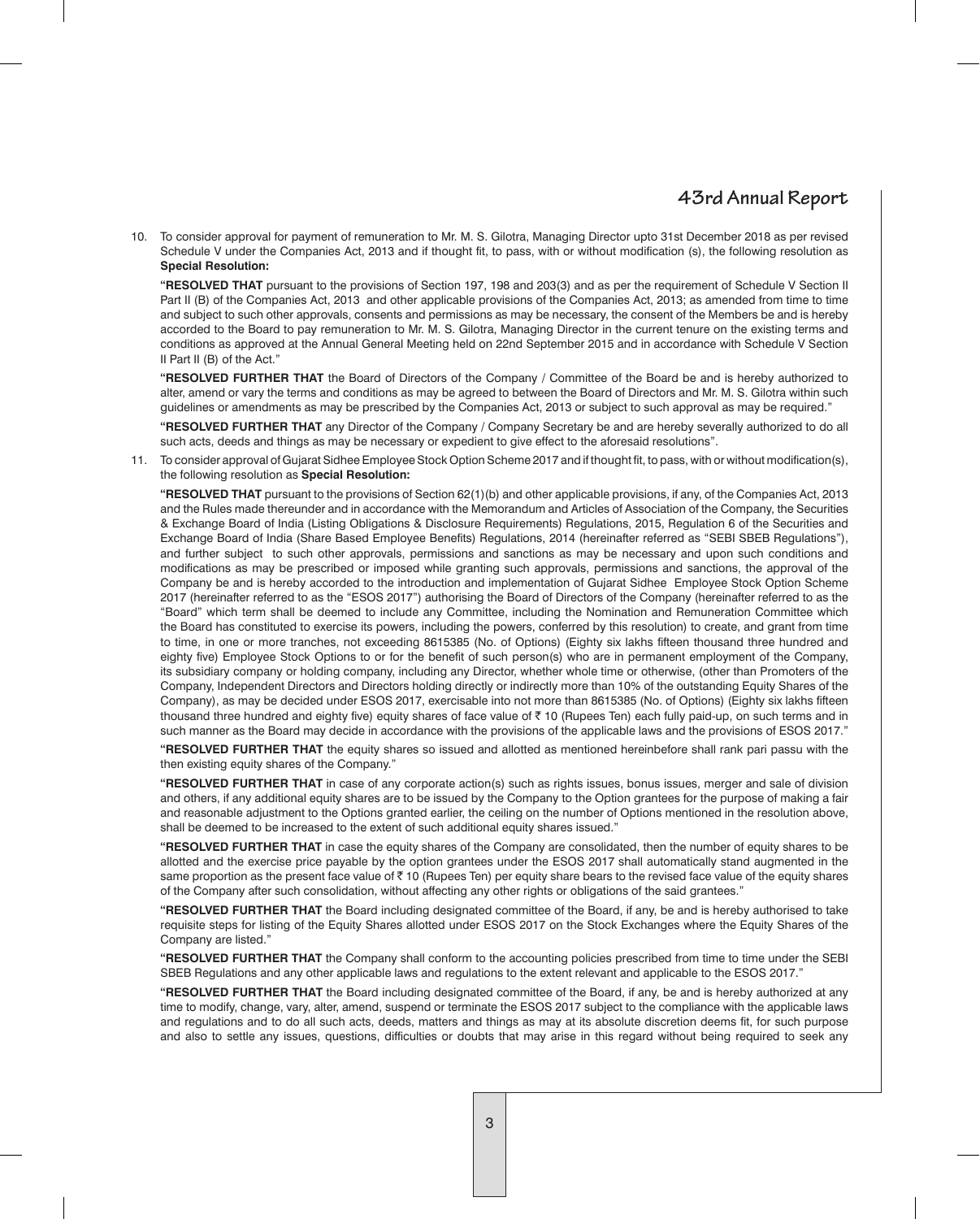

further consent or approval of the members and further to execute all such documents, writings and to give such directions and or instructions as may be necessary or expedient to give effect to such modification, change, variation, alteration, amendment, suspension or termination of the ESOS 2017 and do all other things incidental and ancillary thereof."

**"RESOLVED FURTHER THAT** the Board, be and is hereby authorized to do all such acts, deeds, and things, as may, at its absolute discretion, deems necessary including authorizing or directing to appoint Merchant Bankers, Brokers, Solicitors, Registrars, Advertisement Agency, Compliance Officer, Investors Service Centre and other Advisors, Consultants or Representatives, being incidental to the effective implementation and administration of ESOS 2017 as also to make applications to the appropriate Authorities, Parties and the Institutions for their requisite approvals as also to initiate all necessary actions for the preparation and issue of public announcement and filing of public announcement, if required, with the SEBI/Stock Exchange(s), and all other documents required to be filed in the above connection and to settle all such questions, difficulties or doubts whatsoever which may arise and take all such steps and decisions in this regard."

12. To consider approval for Grant of Employee Stock Options to the Employees of Subsidiary Companies of the Company under Gujarat Sidhee Employee Stock Option Scheme 2017 and if thought fit, to pass, with or without modification(s), the following resolution as **Special Resolution:**

**"RESOLVED THAT** pursuant to the provisions of Section 62(1)(b) and other applicable provisions, if any, of the Companies Act, 2013 and the Rules made there under and in accordance with the Memorandum and Articles of Association of the Company, the Securities & Exchange Board of India (Listing Obligation and Disclosure Requirements) Regulation 2015, Regulation 6 of Securities and Exchange Board of India (Share Based Employee Benefits) Regulations, 2014 ("SEBI SBEB Regulations"), and such conditions and modifications as may be prescribed or imposed while granting such approvals, permissions and sanctions, the approval of the Company be and is hereby accorded to the Board of Directors of the Company (hereinafter referred to as the "Board" which term shall be deemed to include any Committee, including the Nomination and Remuneration Committee which the Board has constituted to exercise its powers, including the powers, conferred by this resolution) to create and grant from time to time, in one of more tranches such number of Employee Stock Options under Gujarat Sidhee Employee Stock Option Scheme 2017 ("ESOS 2017") (hereinafter referred to as the "ESOS 2017") within the limit prescribed therein to or for the benefit of such person(s) who are in permanent employment of any existing or in future Subsidiary Company of the Company, including any Director thereof, whether whole time or otherwise (other than Promoters of the Company, Independent Directors and Directors holding directly or indirectly more than 10% of the outstanding Equity Shares of the Company), of any existing and future Subsidiary Company(ies) of the Company whether in or outside India as may be decided under ESOS 2017, exercisable into corresponding number of Equity Shares of face value of  $\bar{\tau}$  10 /- (Rupees Ten) each fully paid-up, on such terms and in such manner as the Board may decide in accordance with the provisions of the applicable laws and the provisions of ESOS 2017."

By Order of the Board of Directors

Registered Office: Off. Veraval-Kodinar Highway, Sidheegram 362276 Tal: Sutrapada, Dist: Gir Somnath Gujarat.

Place : Mumbai, **V.R. MOHNOT** Dated : 24th May, 2017 **CFO & Company Secretary**

## **NOTES:**

- **1. A MEMBER ENTITLED TO ATTEND AND VOTE IS ENTITLED TO APPOINT A PROXY OR PROXIES TO ATTEND AND VOTE INSTEAD OF HIMSELF ON A POLL AND THAT A PROXY NEED NOT BE A MEMBER. PROXIES IN ORDER TO BE EFFECTIVE MUST BE RECEIVED BY THE COMPANY AT THE REGISTERED OFFICE NOT LESS THAN 48 HOURS BEFORE THE MEETING.**
- 2. As per Section 105 of the Companies Act, 2013 and rules made thereunder, a person can act as proxy on behalf of Members not exceeding 50 (fifty) in number and holding in the aggregate not more than 10% (ten percent) of the total share capital of the Company carrying voting rights. Further, a member holding more than 10% (ten percent) of the total share capital of the Company carrying voting rights may appoint a single person as proxy and such person shall not act as proxy for any other person or shareholder.
- 3. An explanatory statement pursuant to Section 102 of the Companies Act, 2013 in respect of Special Business specified above is annexed hereto.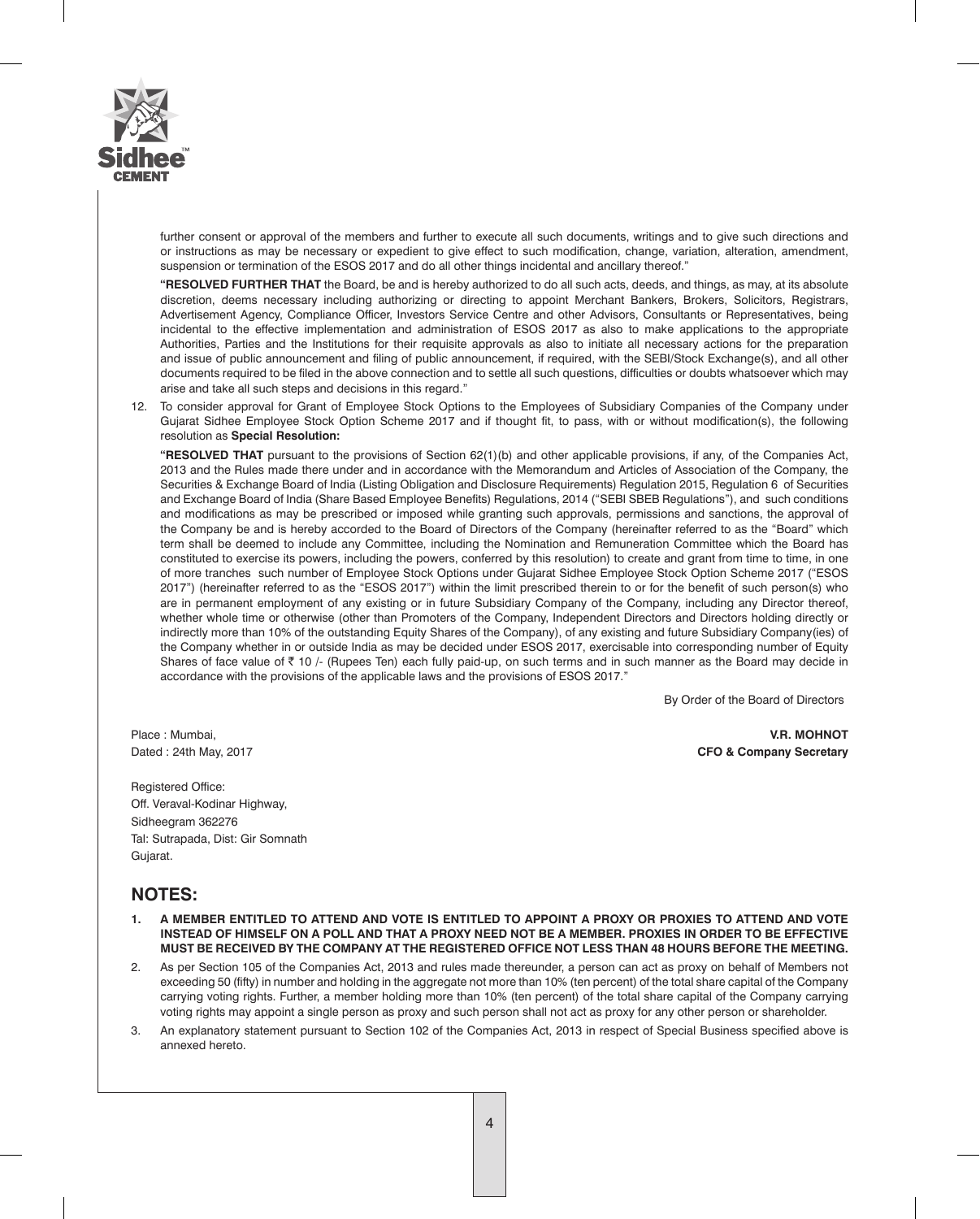#### 4. Re-appointment of Directors:

Pursuant to Regulation 36 (3) of the SEBI (Listing Obligations and Disclosure Requirements) Regulation 2015 the profile of director proposed to be re-appointed at the ensuing Annual General Meeting is annexed to the Notice

- 5. The Share Transfer Books and Register of Members of the Company shall remain closed from **Monday** the **17th July 2017** to **Tuesday** the **25th July 2017** (both days inclusive) in connection with the Annual General Meeting.
- 6. Only bonafide members of the Company whose names appear on the Register of members/Proxy holders, in possession of valid attendance slips duly filled and signed will be permitted to attend the meeting. The Company reserves the right to take all steps necessary to restrict non-members from attending the meeting.
- 7. Members who have multiple accounts in identical names or joint accounts in same order are requested to send their share certificates to the Registrar and Transfer Agents for consolidation of all such shareholdings into one account to facilitate better service.
- 8. (a) Members are requested to notify immediately any change of address:
	- i. To their Depository Participants (DPs) in respect of their electronic share accounts; and
	- ii. To the Registrar and Transfer Agents, M/s. Link Intime India Pvt. Ltd., C-101, 247 Park, L.B.S. Marg, Vikhroli (West), Mumbai- 400083 in respect of their physical share folios, if any.
	- (b) In case the mailing address mentioned on this Annual Report is without the pin code, members are requested to kindly inform the Registrars & Transfer Agents their PIN CODE immediately.
- 9. Non-resident Indian Shareholders are requested to inform the Registrars immediately of the change in their residential status, if any.
- 10. **The Securities and Exchange Board of India (SEBI) has mandated the submission of Permanent Account Number (PAN) by every participant in securities market. Members holding shares in electronic form are, therefore, requested to submit the PAN to their Depository Participants with whom they are maintaining their demat accounts. Members holding shares in physical form can submit their PAN details to the Registrars and Transfer Agent.**
- 11. Members desiring any information on the Accounts are requested to write to the Company at least one week before the Annual General meeting so as to enable the Management to keep the information ready and replies will be provided only at the meeting.
- 12. Electronic copy of the Annual Report for 2016-17 is being sent to all the members whose email IDs are registered with the Company/ Depository Participants(s) for communication purposes unless any member has requested for a hard copy of the same. For members who have not registered their email address, physical copies of the Annual Report for 2016-17 is being sent in the permitted mode. **Members are requested to Register their e-mail ID with respective Depository Participant (s) and/or Registrars & Transfer Agents to support Green Initiative of Government of India.**
- 13. Electronic copy of the Notice of the 43rd Annual General Meeting of the Company inter alia indicating the process and manner of e-voting along with Attendance Slip and Proxy Form is being sent to all the members whose email IDs are registered with the Company/Depository Participants(s) for communication purposes unless any member has requested for a hard copy of the same. For members who have not registered their email address, physical copies of the Notice of the 43rd Annual General Meeting of the Company inter alia indicating the process and manner of e-voting along with Attendance Slip and Proxy Form is being sent in the permitted mode.
- 14. Members may also note that the Notice of the 43rd Annual General Meeting and the Annual Report for 2016-17 will also be available on the Company's website **www.gujaratsidheecementlimited.com** for their download. The physical copies of the aforesaid documents will also be available at the Company's Registered Office for inspection during 10.00 a.m. to 12.00 noon on any working day till the date of the ensuing Annual General Meeting. Even after registering for e-communication, members are entitled to receive such communication in physical form, upon making a request for the same, by post free of cost. For any communication, the shareholders may also send requests to the Company's investor email id: gsclinvestorquery@mehtagroup.com.
- 15. The Annual Report for 2016-17 along with the Notice of Annual General Meeting is being sent to the Members, whose names appear in the Register of Members / depositories as at closing hours of business on Friday, 23rd June 2017.
- 16. **Shares of the Company are compulsorily required to be traded in demat form. If you have not dematerialized your shares, you are requested to get the shares dematerialized at the earliest in your own interest.**

#### 17. **Voting through electronic means:**

In compliance with provisions of Section 108 of the Companies Act, 2013 and Rule 20 of the Companies (Management and Administration) Rules, 2014, the Company is pleased to provide members facility to exercise their right to vote at the 43rd Annual General Meeting (AGM) by electronic means and the business may be transacted through e-Voting Services provided by Central Depository Services (India) Limited (CDSL) and members attending the meeting who have not already cast their vote by remote e-voting shall be able to exercise their right at the meeting.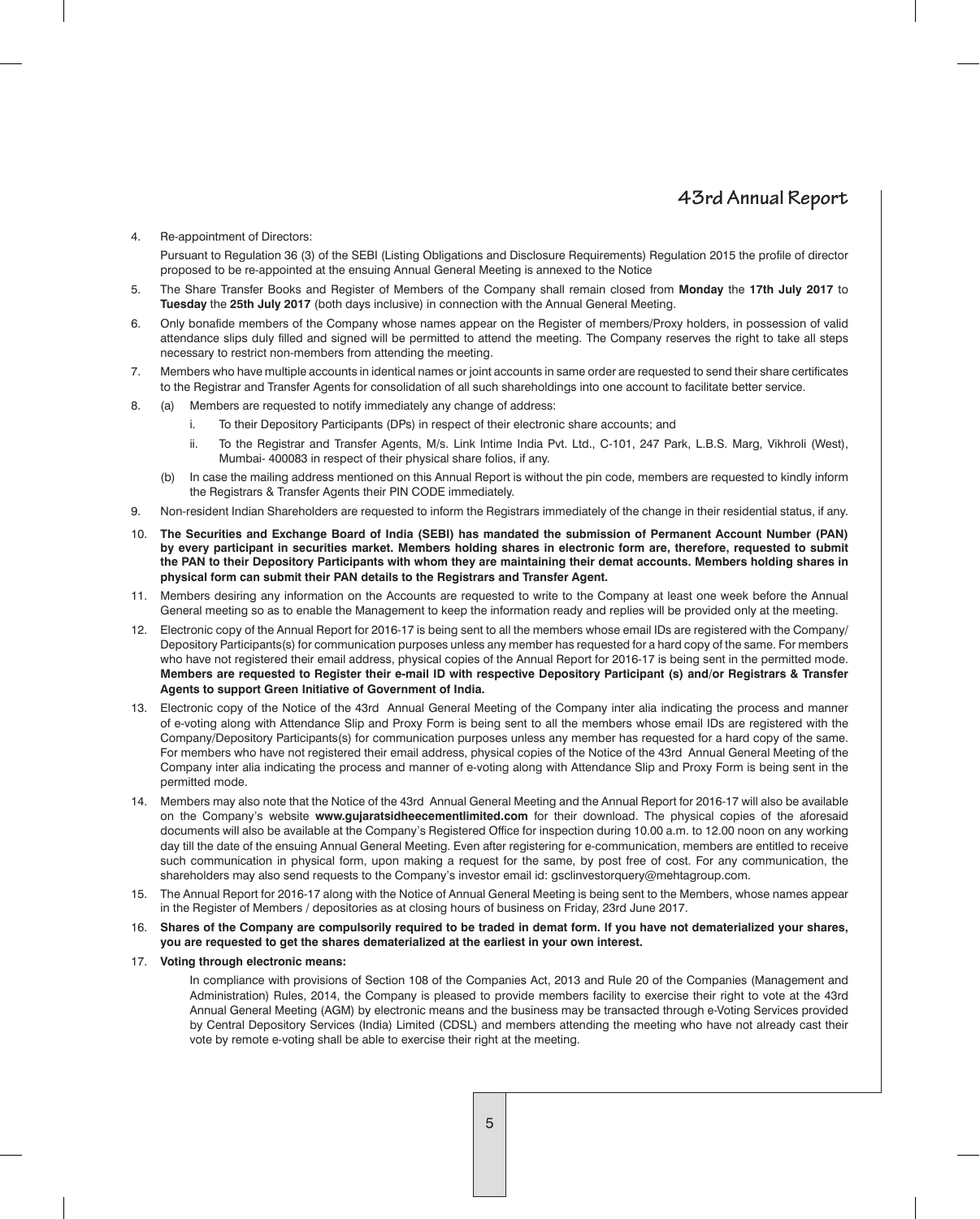

The voting rights of shareholders shall be in proportion to their shares of the paid up equity share capital of the Company as on the cut-off date **19th July 2017**.

A member may participate in the General Meeting even after exercising his right to vote through remote e-voting but shall not be allowed to vote again.

The Chairman shall at the Annual General Meeting at the end of discussions on the resolutions on which voting is to be held, allow voting with the assistance of scrutinizer by use of ballot or polling paper for all those members who are present at the General Meeting but have not cast their votes availing the remote e-voting facility.

Mr. Sachin Ahuja, Chartered Accountant (Membership No. 109019) and Proprietor of M/s. Sachin Ahuja & Associates, Chartered Accountants (Firm Registration No. 133448W) has been appointed as the Scrutinizer to scrutinize the e-voting process in a fair and transparent manner.

The Scrutinizer shall submit his report to the Chairman. The Results declared along with the Scrutinizer's Report shall be placed on the Company's website **www.gujaratsidheecementlimited.com** and on the website of CDSL immediately on passing of the resolutions at the AGM of the Company and communicated to the BSE Limited and National Stock Exchange of India Limited.

### **The instructions for shareholders voting electronically are as under:**

The voting period begins on **22nd July 2017** at 9.00 a.m. and ends on **24th July 2017** at 5.00 p.m. During this period shareholders' of the Company, holding shares either in physical form or in dematerialized form, as on the cut-off date, may cast their vote electronically. The e-voting module shall be disabled by CDSL for voting thereafter.

- 1. The shareholders should log on to the e-voting **website: www.evotingindia.com.**
- 2. Click on Shareholders/Members.
- 3. Now Enter your User ID
	- i. For CDSL: 16 digits beneficiary ID,
	- ii. For NSDL: 8 Character DP ID followed by 8 Digits Client ID,
	- iii. Members holding shares in Physical Form should enter Folio Number registered with the Company.
- 4. Next enter the Image Verification as displayed and Click on Login.
- 5. If you are holding shares in demat form and had logged on to **www.evotingindia.com** and voted on an earlier voting of any company, then your existing password is to be used.
- 6. If you are a first time user follow the steps given below:

|            | For Members holding shares in Demat Form and Physical Form                                                                                                                                                 |
|------------|------------------------------------------------------------------------------------------------------------------------------------------------------------------------------------------------------------|
| <b>PAN</b> | Enter your 10 digit alpha-numeric *PAN issued by Income Tax Department (Applicable for both demat)<br>shareholders as well as physical shareholders)                                                       |
|            | Members who have not updated their PAN with the Company/Depository Participant are requested to use<br>the sequence number which is printed on Postal Ballot / Attendance Slip indicated in the PAN field. |
| Dividend   | Bank   Enter the Dividend Bank Details or Date of Birth (in dd/mm/yyyy format) as recorded in your demat account or                                                                                        |
|            | Details OR Date   in the Company records in order to login.                                                                                                                                                |
| l of Birth | If both the details are not recorded with the depository or Company, please enter the member id / folio number<br>in the Dividend Bank details field as mentioned in instruction (3).                      |

- 7. After entering these details appropriately, click on " SUBMIT" tab.
- 8. Members holding shares in physical form will then directly reach the Company selection screen. However, members holding shares in demat form will now reach 'Password Creation' menu wherein they are required to mandatorily enter their login password in the new password field. Kindly note that this password is to be also used by the demat holders for voting for resolutions of any other company on which they are eligible to vote, provided that company opts for e-voting through CDSL platform. It is strongly recommended not to share your password with any other person and take utmost care to keep your password confidential.
- 9. For Members holding shares in physical form, the details can be used only for e-voting on the resolutions contained in this Notice.
- 10. Click on the EVSN "Gujarat Sidhee Cement Limited" on which you choose to vote.
- 11. On the voting page, you will see "RESOLUTION DESCRIPTION" and against the same the option "YES/NO" for voting. Select the option YES or NO as desired. The option YES implies that you assent to the Resolution and option NO implies that you dissent to the Resolution.
- 12. Click on the "RESOLUTIONS FILE LINK" if you wish to view the entire Resolution details.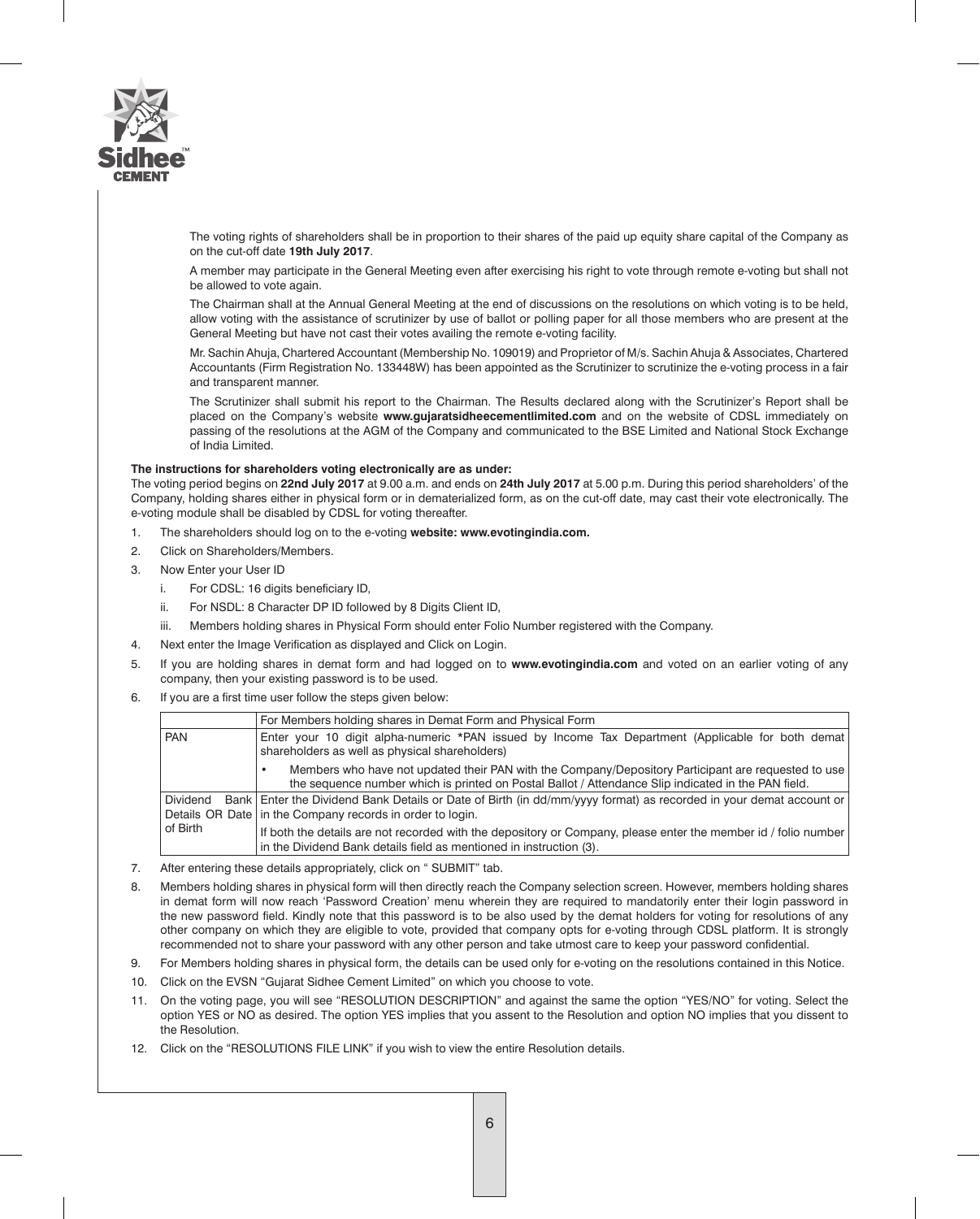- 13. After selecting the resolution you have decided to vote on, click on "SUBMIT". A confirmation box will be displayed. If you wish to confirm your vote, click on "OK", else to change your vote, click on "CANCEL" and accordingly modify your vote.
- 14. Once you "CONFIRM" your vote on the resolution, you will not be allowed to modify your vote.
- 15. You can also take out print of the voting done by you by clicking on "Click here to print" option on the Voting page.
- 16. If Demat account holder has forgotten the changed password then enter the User ID and the image verification code and click on Forgot Password & enter the details as prompted by the system.
- 17. Note for Non Individual Shareholders and Custodians
	- Non-Individual shareholders (i.e. other than Individuals, HUF, NRI etc.) and Custodian are required to log on to **www.evotingindia.com** and register themselves as Corporate.
	- A scanned copy of the Registration Form bearing the stamp and sign of the entity should be emailed to helpdesk.evoting@ cdslindia.com.
	- After receiving the login details a compliance user should be created using the admin login and password. The Compliance user would be able to link the account(s) for which they wish to vote on.
	- The list of accounts should be mailed to helpdesk.evoting@cdslindia.com and on approval of the accounts they would be able to cast their vote.
	- A scanned copy of the Board Resolution and Power of Attorney (POA) which they have issued in favour of the Custodian, if any, should be uploaded in PDF format in the system for the scrutinizer to verify the same.
- 18. In case you have any queries or issues regarding e-voting, you may refer the Frequently Asked Questions ("FAQs") and e-voting manual available at www.evotingindia.com, under help section or write an email to helpdesk.evoting@cdslindia.com

Any further queries can be addressed to Mr. Sharad Patkar (Senior Executive), Link Intime India Pvt. Ltd., C- 101, 247 Park, L.B.S. Marg, Vikhroli (West), Mumbai- 400083, E-mail ID: rnt.helpdesk@linkintime.co.in.

By Order of the Board of Directors

Place : Mumbai, **V. R. MOHNOT** Dated : 24th May, 2017. **CFO & Company Secretary**

Registered Office: Off. Veraval-Kodinar Highway, Sidheegram 362276 Tal: Sutrapada, Dist: Gir Somnath Gujarat.

## **EXPLANATORY STATEMENT AS REQUIRED BY SECTION 102 OF THE COMPANIES ACT, 2013 ("THE ACT")**

### **Item No. 5**

The Board has on the recommendation of the Audit Committee, approved the appointment of M/s. M. Goyal & Co., Cost Accountants as Cost Auditor of the Company at a remuneration of ₹ 70,000/- plus Goods and Service Tax and reimbursement of travelling and out of pocket expenses incurred to conduct the audit of the cost records of the Company for the Financial Year ending March 31, 2018.

The remuneration of the Cost Auditor as recommended by the Audit Committee and approved by the Board of Directors needs to be ratified by the Members of the Company.

Accordingly the consent of the Members is sought for passing Ordinary Resolution as set out at Item No. 5 of the Notice for appointment and remuneration payable to the Cost Auditors for the Financial Year ending March 31, 2018.

None of the Directors / Key Managerial Personnel of the Company / their relatives are, in any way, concerned or interested, financially or otherwise, in the resolution set out at Item No. 5 of the Notice.

Accordingly the Board recommends the resolutions as set out in item 5 of the Notice for approval of the Members.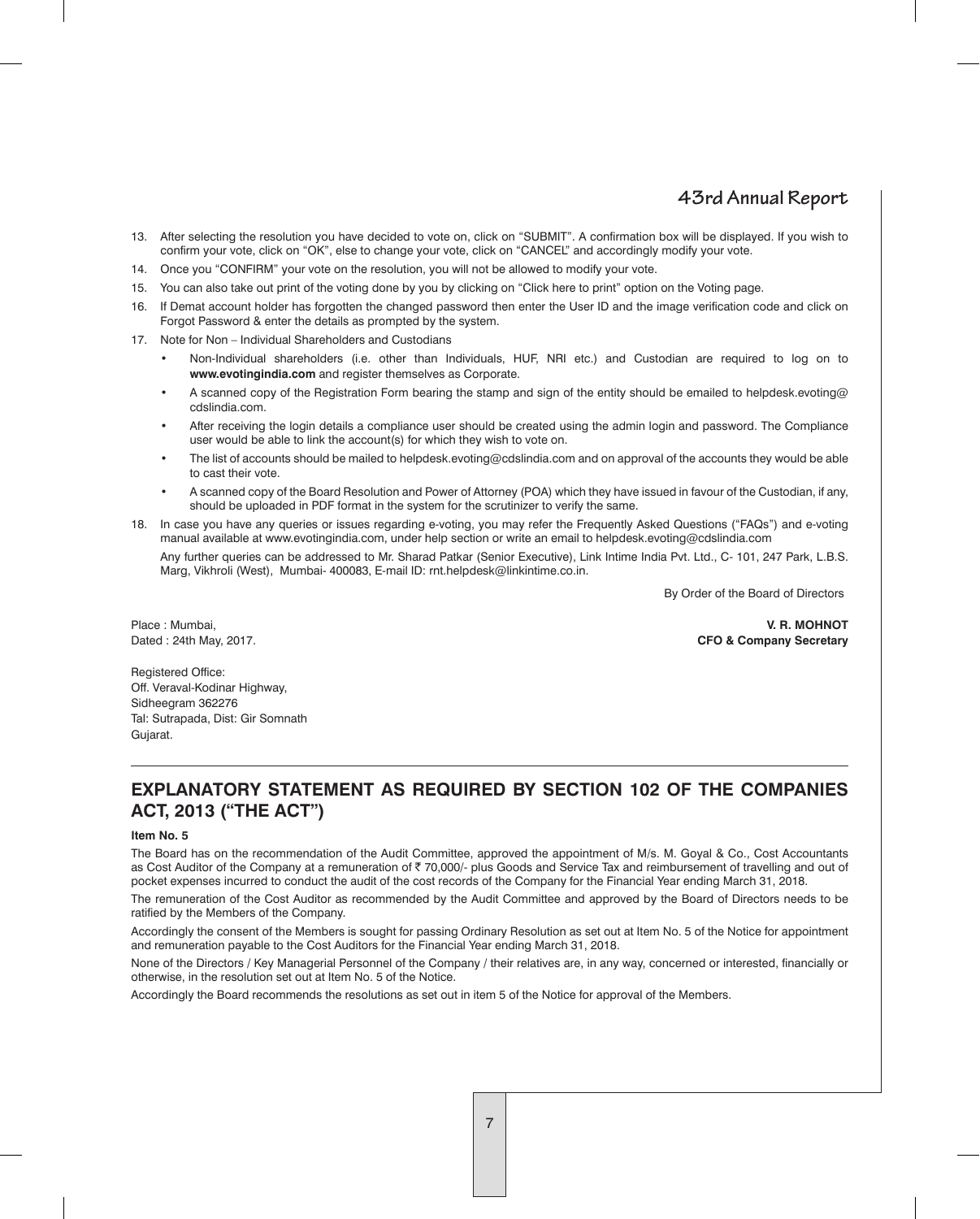

#### **Item No. 6**

The Members at their Extra Ordinary General Meeting held on 31st January 2013 had by way of Special Resolution approved the appointment of Mr. Jay Mehta as Executive Vice Chairman for a period of three years from 1st January 2013 to 31st December 2015 on the terms and conditions, including remuneration payable to the Managing Directors.

Schedule V, Part II, Section V of the Companies Act, 2013 provides that where a managerial person draws remuneration from two companies, then the total remuneration drawn from companies does not exceed higher maximum limit permissible from any one of the companies. Mr. Jay Mehta is also Executive Vice Chairman of Saurashtra Cement Limited.

Further, as per the authority delegated to the Board of Directors by the Members at the Extra Ordinary General meetings held on 31st January, 2013 and 30th July 2013, the Board at its meeting held on 10th February 2014, on the recommendation of Nomination & Remuneration Committee, revised the remuneration of Mr. Jay Mehta, Executive Vice Chairman for the period 1.1.2014 to 31.3.2015 as detailed below by way of Salary plus HRA or Company leased accommodation plus perquisites, reimbursement of expenses and provident fund and superannuation and gratuity payable at the time of retirement as per rules of the Company, subject to the approval of the Central Government.

|                                                   | Amount ₹ per month |
|---------------------------------------------------|--------------------|
| Salary                                            | 12,00,000          |
| HRA @ 50% or Company owned / leased accommodation | 6,00,000           |
| Provident Fund and Superannuation Fund @ 27%      | 3,24,000           |
| Gratuity                                          | 57,692             |
| Medical $@$ 8.33%                                 | 99,960             |
| LTA @ 12.5%                                       | 1,50,000           |
| Soft Furnishing                                   | 583                |
| Magazine                                          | 300                |
| Servant                                           | 900                |
| Total                                             | 24,33,435          |

In addition to the above, Mr. Jay Mehta shall also be entitled to the following by way of reimbursement as per Company's rules."

- 1. Personal Accident Insurance and Medi-claim insurance for self and family.
- 2. Encashment of unavailed leave at the end of the tenure.

Further, in addition to the above, Mr. Jay Mehta will also be entitled to the following in the course of discharging the duties and responsibilities and these will not be considered as part of above limits of remuneration.

- 1. Reimbursement of entertainment expenses incurred for Company's work, subject to maximum of ₹50,000 per month on submission of supporting/declaration.
- 2. Reimbursement of actual expenses incurred for Company's business including travel, hotel and other related expenses for himself and spouse, incurred in India and abroad.
- 3. Car with driver and communication facilities at residence for the business of the Company.
- 4. Reimbursement of expenses incurred in respect of books and periodicals at actual against submission of supporting/s.
- 5. Entrance Fees / Subscription or reimbursement of Club Fees on actual basis.

The above remuneration shall be paid as Minimum Remuneration in case of loss or inadequacy of profits in any financial year during his tenure.

Taking into consideration the above and the terms of appointment agreed with Mr. Jay Mehta, Executive Vice Chairman, it is proposed to obtain Members approval by way of Special Resolution as stated herein above, to confirm and ratify the remuneration paid to Mr. Jay Mehta, Executive Vice Chairman for the period from 1.1.2014 to 31.3.2015 to enable the Company to approach the Central Government for their approval.

Mr. Jay Mehta is interested in this resolution. Mr. M. N. Mehta and Mrs. Juhi Chawla Mehta being related to Mr. Jay Mehta, may be deemed to be concerned or interested in this resolution. Save and except them, none of the other Directors / Key Managerial Personnel of the Company / their relatives are, in any way, concerned or interested, financially or otherwise, in this Resolution.

Accordingly the Board recommends the resolutions as set out in item 6 of the Notice for approval of the Members.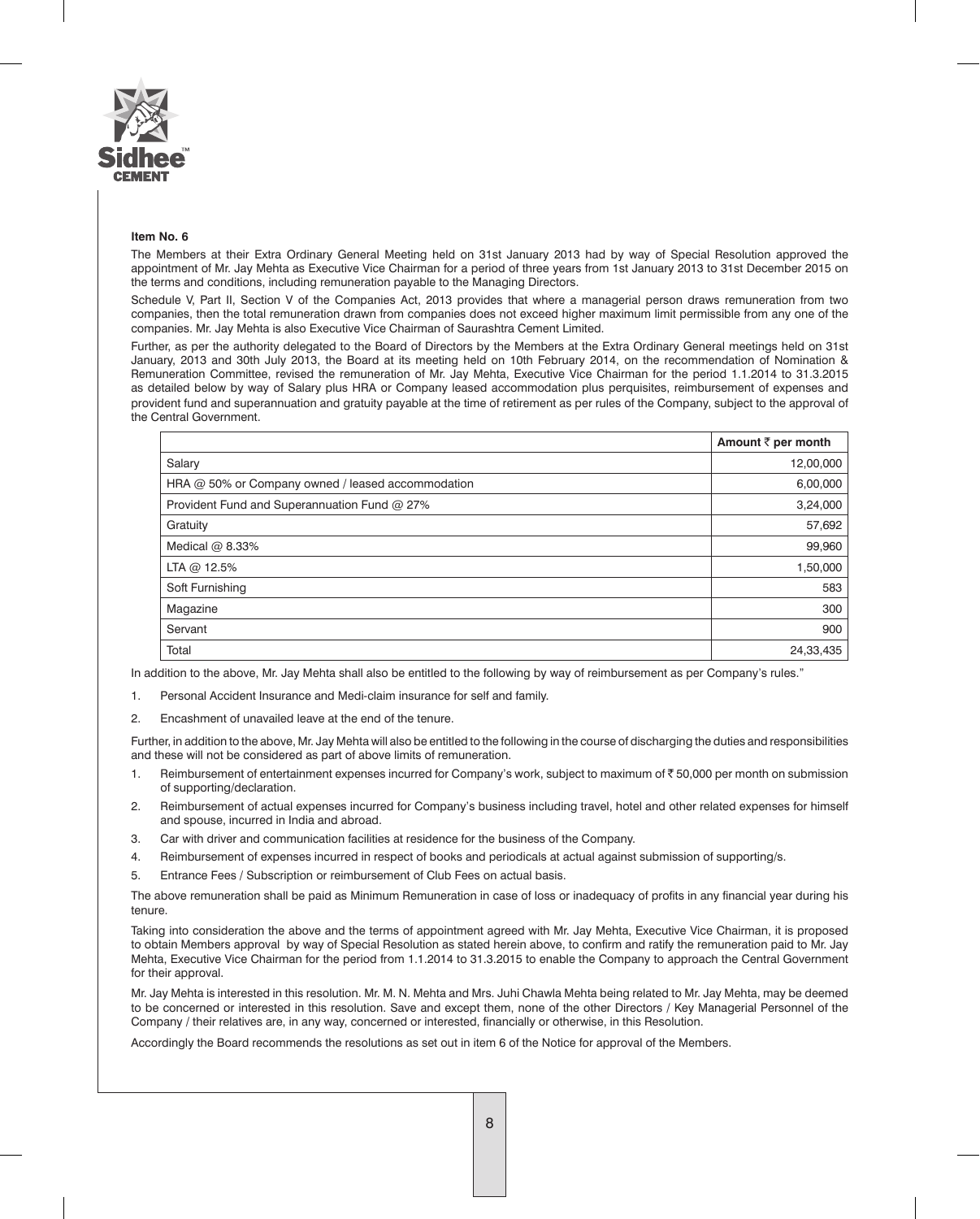#### **Item No.7**

At the Annual General Meeting of the Company held on 22nd September 2015, the Members by way of Special Resolution approved payment of remuneration of ₹12,60,000/- per month for the period from 1.4.2015 to 31.12.2015 by way of Salary plus HRA or Company leased accommodation plus perquisites and reimbursement of expenses plus provident fund and superannuation fund as per the rules of the Company and gratuity payable at the time of retirement.

Mr. Jay Mehta, Executive Vice Chairman of GSCL, aged 56 years, is an Engineering Graduate from Columbia University with an MBA from IMD, Lausanne, Switzerland. Mr. Mehta is Executive Vice Chairman of Gujarat Sidhee Cement Limited since 28.5.1999. He is having more than 3 decades of experience in the cement industry. He is the Promoter Director. Mr. Jay Mehta being the Managing Director of the Company was the Key driving force. The efforts put in by the Key Managerial Personnel has resulted into improved performance of the Company and the Company's net worth became positive, and has been discharged from BIFR.

Mr. Jay Mehta is also Executive Vice Chairman of Saurashtra Cement Limited (SCL) and draws remuneration from SCL also.

As per the computation of Net Profit for the purpose of calculating limits on managerial remuneration, 5% of the SCL profit works out to ` 235.79 lacs, ceiling under Schedule V was ` 1.20 crores per annum plus PF and Superannuation fund to the extent not taxable with the approval of Shareholders and of GSCL is ₹ Nil lacs for the period from 1.4.2015 to 31.12.2015. Taking into consideration the higher of the limits, the Company paid excess remuneration of  $\bar{\tau}$  123.33 lacs to Mr. Jay Mehta for the period from 1.4.2015 to 31.12.2015.

The Company has also applied for Central Government's approval for waiver of excess remuneration paid to Mr. Jay Mehta.

Till the time the approval of Central Government is received, excess remuneration is held in trust by Mr. Jay Mehta. In absence or lesser approval of remuneration by the Central Government, the balance shall be refunded by Mr. Jay Mehta to the Company.

Mr. Jay Mehta is interested in this resolution. Mr. M. N. Mehta and Mrs. Juhi Chawla Mehta being related to Mr. Jay Mehta, may be deemed to be concerned or interested in this resolution. Save and except them, none of the other Directors / Key Managerial Personnel of the Company / their relatives are, in any way, concerned or interested, financially or otherwise, in this Resolution.

Accordingly the Board recommends the resolutions as set out in item 7 of the Notice for approval of the Members.

#### **Item No. 8 & 9**

At the Annual General Meeting of the Company held on 22nd September 2015, the Members by way of Special Resolution approved the re-appointment of Mr. Jay Mehta as Executive Vice Chairman for a period of 5 years with effect from 1st January 2016 to 31st December 2020 and also approved to pay Mr. Jay Mehta, Executive Vice Chairman remuneration over a period of three years from 1st January 2016 to 31st March 2018 by 5% increase for the calendar year 2016 on the total remuneration drawn as on 31.12.2015 and thereafter for the balance period to be decided by the Nomination & Remuneration Committee and Board on annual basis but not exceeding ₹ 35,00,000/per month for the third year by way of Salary plus HRA or Company leased accommodation plus perquisites and reimbursement of expenses plus provident fund and superannuation fund as per the rules of the Company and gratuity payable at the time of retirement.

In the event of loss or inadequacy of profits in any financial year during the tenure of his appointment, the above mentioned remuneration shall be paid to Mr. Jay Mehta as Minimum Remuneration.

Subject to the provisions of sections I and IV of Schedule V, a managerial person shall draw remuneration from one or both companies, provided that the total remuneration drawn from the companies does not exceed the higher maximum limit admissible from any one of the companies in which he is a managerial person.

Mr. Jay Mehta is also Executive Vice Chairman of Saurashtra Cement Limited.

The Company has made an application to Ministry of Corporate Affairs for seeking their approval for payment of remuneration to Mr. Jay Mehta, Executive Vice Chairman for the period from 1.1.2016 to 31.12.2016.

There being inadequacy of profits in the Company for FY 2016-17 due to which an application is required to be made to the Ministry of Corporate Affairs for seeking waiver of excess remuneration paid / provision made. Mr. Jay Mehta is also drawing remuneration from Saurashtra Cement Limited. In view of losses in the Company for the Financial Year ended 31st March 2017, the entire remuneration paid / provided for in the Books of accounts for the period from 1.1.2016 to 31.12.2016 amounting to  $\bar{\tau}$  214.51 lacs and for the period from 1.1.2017 to 31.3.2017 amounting to ₹58.13 lacs would tantamount to excess remuneration and the Company is required to apply for the waiver of the same.

The waiver of excess remuneration was approved by the Board of Directors as recommended by the Nomination and Remuneration Committee at its meetings held on 24th May 2017, subject to the approval of the Members of the Company and Central Government.

Mr. Jay Mehta is interested in this resolution. Mr. M. N. Mehta and Mrs. Juhi Chawla Mehta being related to Mr. Jay Mehta, may be deemed to be concerned or interested in this resolution. Save and except them, none of the other Directors / Key Managerial Personnel of the Company / their relatives are, in any way, concerned or interested, financially or otherwise, in this Resolution.

Accordingly the Board recommends the resolutions as set out in item 8 & 9 of the Notice for approval of the Members.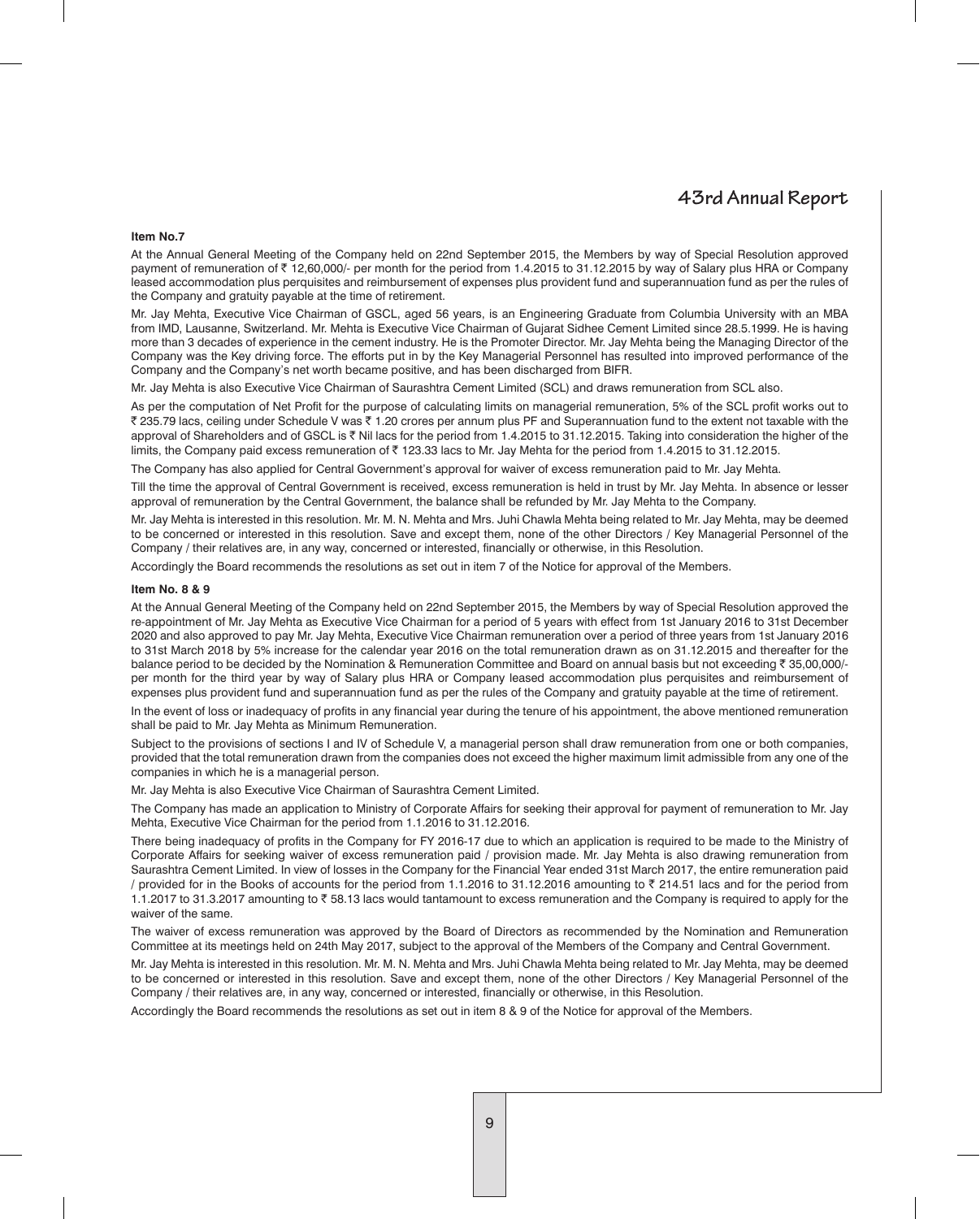

#### **Item No. 10**

The Board of Directors of the Company at its meeting held on 15th May 2015 on the recommendation of Nomination & Remuneration Committee and the Members at the Annual General Meeting held on 22nd September 2015 approved (i) reappointment of Mr. M. S. Gilotra as Managing Director for a further period of 5 years effective from 1.1.2016 to 31.12.2020 and (ii) payment of remuneration over a period of 3 years from 1.1.2016 to 31.12.2018 by 5% increase for the calendar year 2016 on the total remuneration drawn as on 31.12.2015 and thereafter for the balance period to be decided by the Nomination & Remuneration Committee and Board on annual basis but not exceeding  $\bar{\tau}$  20,00,000/- per month for the third year by way of Salary plus HRA or Company leased accommodation plus perquisites and reimbursement of expenses plus provident fund and superannuation fund as per the rules of the Company and gratuity payable at the time of retirement, subject to the approval of Central Government, if required.

Schedule V Section II Part II (B) of the Companies Act, 2013 provides that wherein in any financial year during the currency of tenure of a managerial person, a company has no profits or its profits are inadequate, it may, without Central Government approval, pay remuneration (without limit) to a managerial person functioning in professional capacity in two companies (having no profits or inadequate profits) provided that he is not having any interest in the share capital of the company or its holding company or any of its subsidiaries directly or indirectly or through any other statutory structures and not having any, direct or indirect interest or related to the directors or promoters of the company or its holding company or any of its subsidiaries at any time during the last two years before or on or after the date of appointment and possesses graduate level qualification with expertise and specialized knowledge in the field in which the company operates.

Provided that any employee of a company holding shares of the Company not exceeding 0.5% of its paid-up share capital under any ESOP scheme shall be deemed to be a person not having any interest in the capital of the Company.

As per the specific requirement under revised Schedule V of the Companies Act 2013; the approval of the Shareholders through Special Resolution is required to pay Mr. M.S. Gilotra remuneration in accordance with Part II Section II (B) and without Central Government approval.

It is, therefore, proposed to pay remuneration to Mr. M. S. Gilotra, Managing Director in the current tenure on the existing terms and conditions as approved at the Annual General Meeting held on 22nd September 2015 read along with and as per the provisions of Schedule V Section II Part II (B) of the Act.

Save and except Mr. M. S. Gilotra, none of the other Directors / Key Managerial Personnel of the Company / their relatives are, in any way, concerned or interested, financially or otherwise, in this Resolution.

Accordingly the Board recommends the resolutions as set out in item 10 of the Notice for approval of the Members.

#### **Item No. 11 & 12**

#### **Approval of Employee Stock Option Scheme 2017 and to grant option to Employees of the Company and its subsidiaries**

Equity based compensation is considered to be an integral part of employee compensation across sectors which enables alignment of personal goals of the employees with organizational objectives. Your Company believes in rewarding its employees including Directors of the Company along with employees of the subsidiaries for their continuous hard work, dedication and support, which has led the Company on the growth path. The Company intends to implement Employee Stock Option scheme with a view to attract and retain key talents working with the Company by way of rewarding their performance and motivate them to contribute to the overall corporate growth and profitability.

With this objective in mind, your Company intends to implement Gujarat Sidhee Employee Stock Option Scheme 2017 ("ESOS 2017") for the permanent employees including Directors of the Company.

The Board at its meeting held on 24th May 2017, on the recommendation of Nomination & Remuneration Committee approved Employee Stock Option Scheme 2017 and to grant option to Employees of the Company and its subsidiaries, subject to the approval of the Members of the Company.

The Company seeks members' approval in respect of ESOS 2017 and grant of Stock Options to the eligible employees of the Company as decided in this behalf from time to time in due compliance of the Securities Exchange Board of India (Listing Obligations and Disclosure Requirements) Regulations 2015 and Regulation 6 of the Securities and Exchange Board of India (Share Based Employee Benefits) Regulations, 2014 ("SEBI SBEB Regulations").

The main features of the ESOS 2017 are as under:

a) Brief description of the scheme:

The Company proposes to introduce the ESOS 2017 primarily with a view to attract, retain, incentivize and motivate the existing employees of the Company, new employees joining the Company and its Directors that would lead to higher corporate growth. The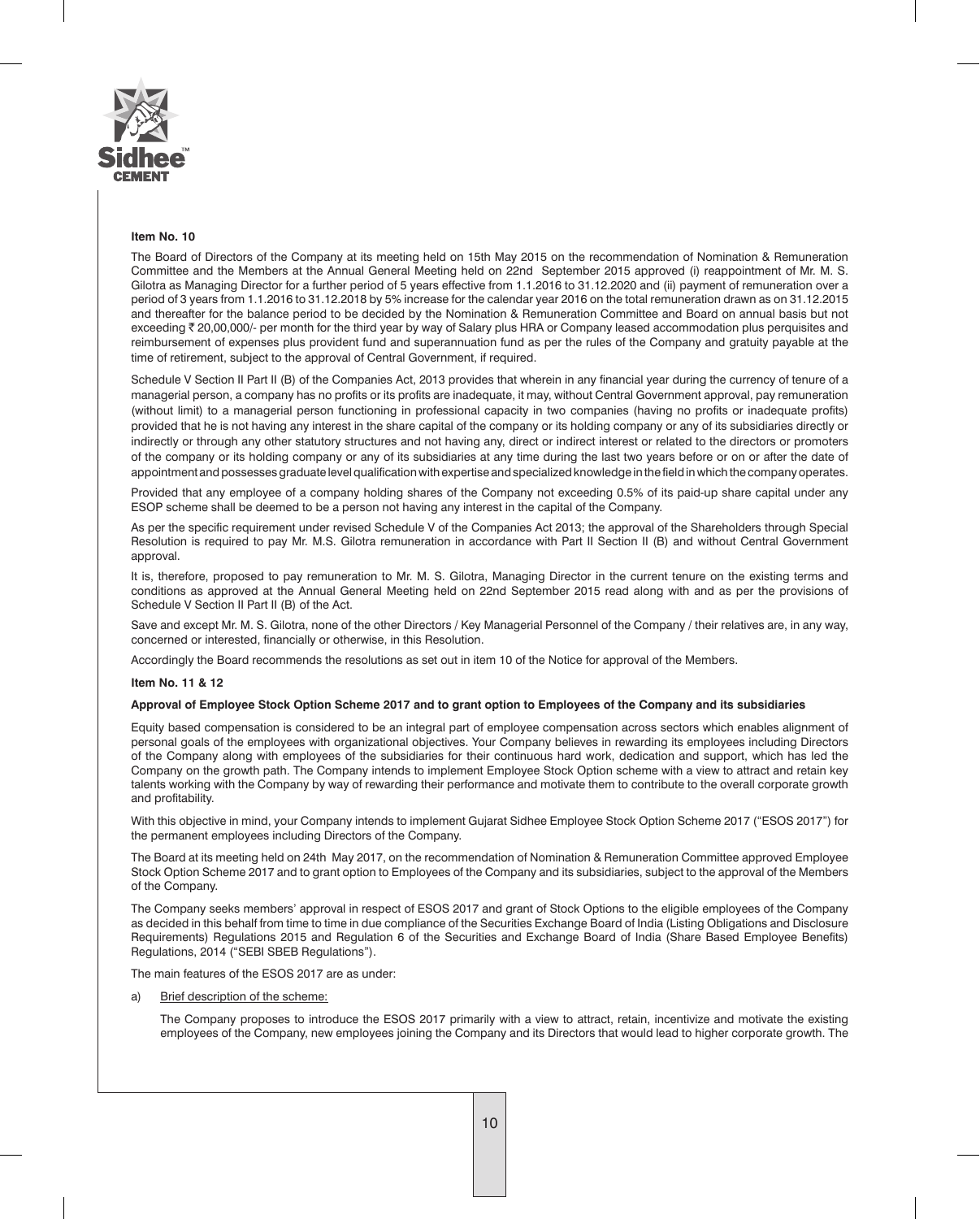ESOS 2017 contemplates grant of options to the eligible employees (including Directors), as may be determined in due compliance of SEBI SBEB Regulations and provisions of the ESOS 2017. After vesting of options, the eligible employees earn a right (but not obligation) to exercise the vested options within the exercised period and obtain equity shares of the Company subject to payment of exercise price and satisfaction of any tax obligation arising thereon.

The Nomination and Remuneration Committee ("Committee") of the Company shall administer ESOS 2017. All questions of interpretation of the ESOS 2017 shall be determined by the Committee and such determination shall be final and binding upon all persons having an interest in ESOS 2017.

#### b) Total number of Options to be granted:

A total number of options 8615385 exercisable into 8615385 Equity Shares would be available for being granted to eligible employees of the Company or its Subsidiary Companies (jointly/ severally hereinafter referred to as "Companies"/ "Company") under ESOS 2017. Each option when exercised would be converted into one Equity share of ₹ 10/- each fully paid-up.

Options lapsed or cancelled due to any reason including the reason as provided in ESOS 2017 would be available for being regranted at a future date. The Committee is authorized to re-grant such lapsed / cancelled options as per the ESOS 2017.

Further, the SEBI Regulations require that in case of any corporate action(s) such as rights issues, bonus issues, merger and sale of division and others, a fair and reasonable adjustment needs to be made to the options granted. In this regard, the Committee shall adjust the number and price of the options granted in such a manner that the total value of the options granted under ESOS 2017 remain the same after any such corporate action. Accordingly, if any additional options are issued by the Company to the option grantees for making such fair and reasonable adjustment, the ceiling of 8615385 (No. of Options) (Eighty six lakhs fifteen thousand three hundred and eighty five) shall be deemed to be increased to the extent of such additional options issued.

#### c) Identification of classes of employees entitled to participate in ESOS 2017:

All permanent employees of the Company, including the Directors but excluding –

- 1. Independent Directors,
- 2. promoters or persons belonging to promoter group,
- 3. director who either himself or through his relative or through any body corporate, directly or indirectly, holds more than ten percent of the outstanding equity shares of the company.

#### d) Requirements of vesting and period of vesting:

All the options granted on any date shall vest not earlier than 1 (one) year and not later than a maximum of 4 (four) years from the date of grant of options as may be determined by the Committee.

Options shall vest essentially based on continuation of employment and apart from that the vesting will be subject to Individual performance parameters as the Committee may specify additionally.

#### e) Maximum period within which the options shall be vested:

All the options granted on any date shall vest not later than 4 (Four) years from the date of grant of options and at such frequency within four years as may be determined by the Committee.

### f) Exercise price or pricing formula:

The exercise price shall be decided by committee from time to time, being not less than face value of share of the company as on date of grant of options

#### g) Exercise period and the process of Exercise:

The Exercise period would commence from the date of vesting and will expire on completion 5 (five) years from the date of respective vesting or such other shorter period as may be decided by the Committee from time to time.

The vested Option shall be exercisable by the employees by a written application to the Company expressing their desire to exercise such Options in such manner and on such format as may be prescribed by the Committee from time to time. The Options shall lapse if not exercised within the specified exercise period.

#### h) Appraisal process for determining the eligibility of employees under ESOS 2017:

The appraisal process for determining the eligibility or/and quantum of ESOS to be granted to employees shall be decided from time to time by the Committee. The broad criteria for appraisal and selection may include combination of parameters like critical role in the company, individual performance, tenure of association, contribution to team building, cross-functional relationship, corporate governance, etc.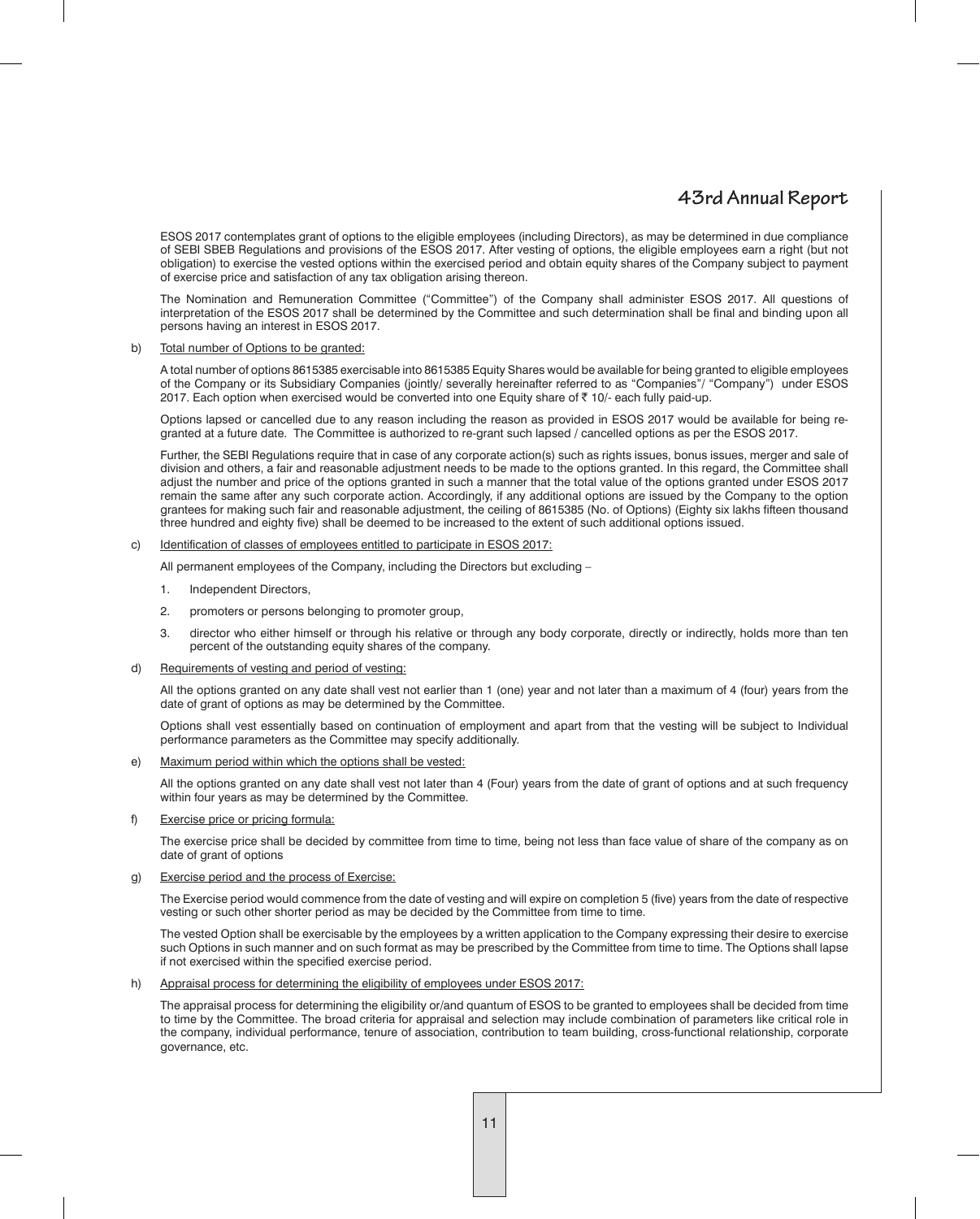

### i) Maximum number of Options to be issued per employee and in aggregate:

The number of options that may be granted to any specific employee of the Company under the ESOS 2017, in any financial year and in aggregate under the ESOS 2017 shall not exceed 1% of the paid up Share Capital of the Company.

#### j) Maximum quantum of benefits to be provided per employee under the ESOS 2017:

The maximum quantum of benefits underlying the options issued to an eligible employee shall depend upon the market price of the shares as on the date of exercise of options.

#### k) Route of ESOS 2017 implementation:

The ESOS 2017 shall be implemented and administered directly by the Company. In case Company wishes otherwise, it may be intimated to the members in due course as per applicable laws.

l) Source of acquisition of shares under the ESOS 2017:

The ESOS 2017 contemplates fresh/new issue of shares by the Company.

m) Amount of loan to be provided for implementation of the scheme(s) by the company to the trust, its tenure, utilization, repayment terms, etc:

This is currently not contemplated under the present ESOS 2017.

n) Maximum percentage of secondary acquisition:

This is not relevant under the present ESOS 2017.

o) Accounting and Disclosure Policies:

The Company shall follow the IND AS/Guidance Note on Accounting for Employee Share-based Payments and/or any relevant Accounting Standards as may be prescribed by the competent authorities from time to time, including the disclosure requirements prescribed therein.

p) Method of option valuation:

The Company shall adopt 'intrinsic/fair value method' for valuation of Options as prescribed under Guidance Note or under any relevant accounting standard notified by appropriate authorities from time to time.

q) Declaration:

In case the company opts for expensing of share based employee benefits using the intrinsic value, the difference between the employee compensation cost so computed and the employee compensation cost that shall have been recognized if it had used the fair value of the options and the impact of this difference on profits and on Earning Per Share ("EPS") of the company shall also be disclosed in the Directors' report.

None of the Directors, Key Managerial Personnel of the Company including their relatives are interested or concerned in the resolution, except to the extent of their entitlements, if any, under the ESOS 2017.

Accordingly the Board recommends the resolutions as set out in items 11 & 12 of the Notice for approval of the Members.

By Order of the Board of Directors

Registered Office: Off. Veraval-Kodinar Highway, Sidheegram 362276 Tal: Sutrapada, Dist: Gir Somnath Gujarat.

Place : Mumbai, **V.R. MOHNOT** Dated : 24th May, 2017 **CFO & Company Secretary**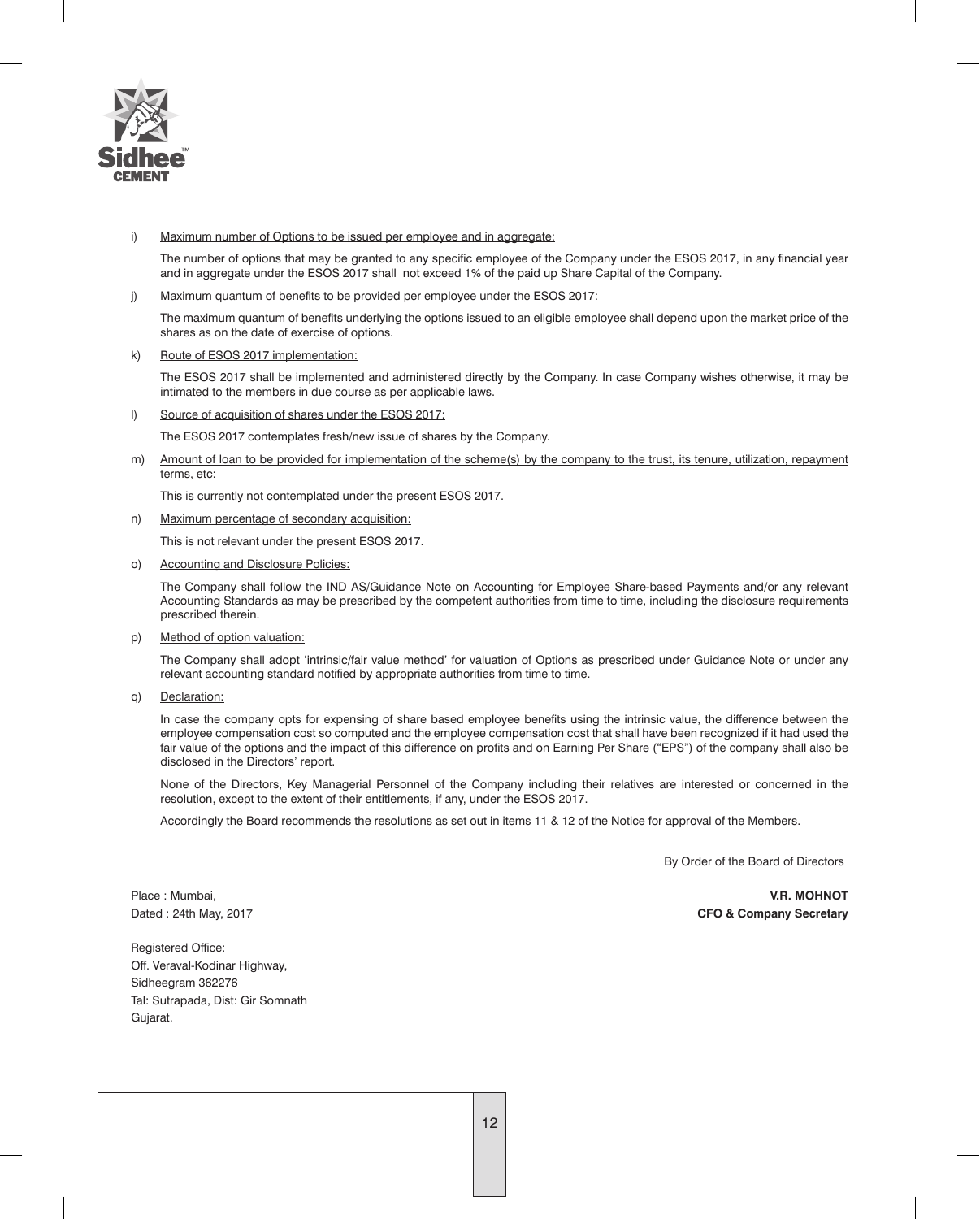**Disclosure pursuant to Regulation 36 (3) of the SEBI (Listing Obligations and Disclosure Requirements) Regulation 2015 relating to Directors seeking re-appointment at the Annual General Meeting:**

| Name of Director                                                                                                    | Mr. Venkatesh Mysore                                                                                                                                                    | Mr. Y. K. Vyas                                                                  |
|---------------------------------------------------------------------------------------------------------------------|-------------------------------------------------------------------------------------------------------------------------------------------------------------------------|---------------------------------------------------------------------------------|
| Date of Birth                                                                                                       | 30th December, 1958                                                                                                                                                     | 11th December, 1958                                                             |
| Date of Appointment                                                                                                 | Board<br>Initially<br>ioined<br>the<br>in October 2010 and was<br>reappointed on 22.9.2015.                                                                             | 10th February 2015                                                              |
| Expertise in specific General Functional area                                                                       | <b>Financial Services</b>                                                                                                                                               | Projects                                                                        |
| Qualification                                                                                                       | BA in Economics and MBA in<br>Marketing & Finance. He has<br>also attained his Chartered Life<br>Underwriter (CLU) designation<br>from the American College in<br>1991. | B.E. (Mechanical)                                                               |
| List of outside Director ships held (Public Limited Companies)                                                      | 1.<br>Oberoi Realty Limited<br>2.<br><b>Oberoi Constructions</b>                                                                                                        | <b>Gujarat Lease Financing</b><br>1.<br>Limited.                                |
|                                                                                                                     | Limited                                                                                                                                                                 | Gujarat Industrial &<br>2.<br><b>Technical Consultancy</b><br>Organisation Ltd. |
|                                                                                                                     |                                                                                                                                                                         | <b>Gujarat Poly Electronics</b><br>3.<br>Limited                                |
|                                                                                                                     |                                                                                                                                                                         | Gujarat State Machine<br>4.<br><b>Tools Corporation Ltd</b>                     |
|                                                                                                                     |                                                                                                                                                                         | <b>Gujarat Trans Receivers</b><br>5.<br>Limited.                                |
| Chairman/ Member of the Committee of the Board of Directors of<br>the Company                                       | Chairman of Stakeholders<br>Relationship & Grievances<br>Committee                                                                                                      | Nil                                                                             |
| Chairman / Member of the Committee of Directors of other Public<br>Limited Companies in which he/ she is a Director |                                                                                                                                                                         |                                                                                 |
| Audit Committee<br>a)                                                                                               | Nil                                                                                                                                                                     | Nil                                                                             |
| <b>Shareholders Committee</b><br>b)                                                                                 | Nil                                                                                                                                                                     | Nil                                                                             |
| Shares held by the Directors in the Company<br>C)                                                                   | Nil                                                                                                                                                                     | Nil                                                                             |